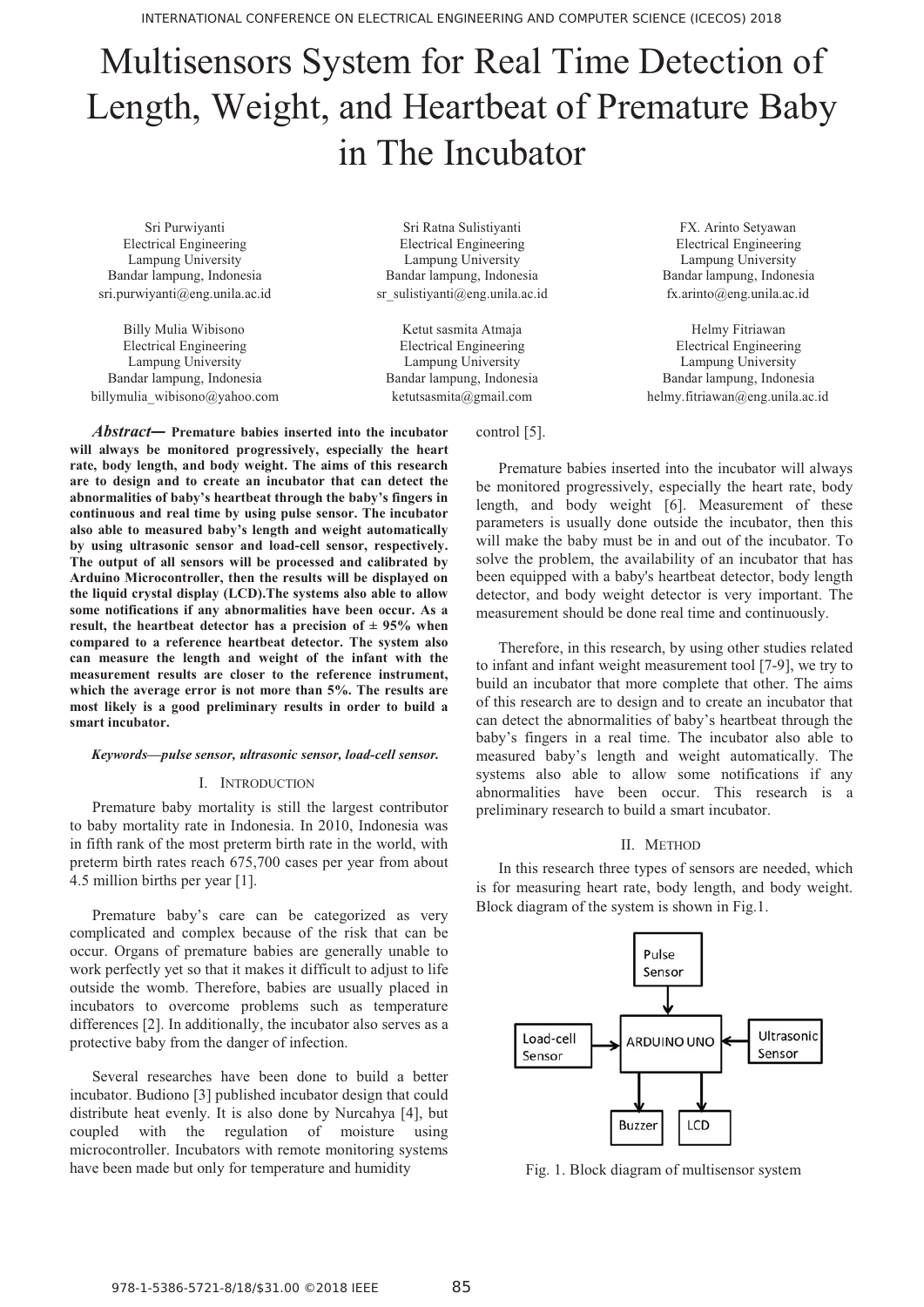For the measurements of the heart rate it used pulse sensor, then ultrasonic sensor for body length measurement, and load-cell sensor for body weight measurement. Pulse sensor has been used because it can measure heartbeat in the fingertip successfully based on some research [10-13].

Pulse sensor is a heart rate measurement sensor that can be connected to a microcontroller. Pulse sensor has a characteristic that has a heart shape and there is a green LED light in the middle. This sensor is very sensitive to vibration from the heartbeat. This sensor can be placed in all parts of the human body such as fingertips, chest or ears. The physical shape of the pulse sensor is shown in Fig. 2. On the front there is a small, optically plated hole, where the green LED will be visible. This light is generated by the ambient light sensor. When the LED rays are blocked by the fingertips, ears or other capillary networks then the sensors will read the amount of light that will be reflected back to the sensor.



Fig.2 Pulse Sensor [Source: http://www.theorycircuit.com/wpcontent/uploads/2016/08/pulse-sensor-image]

Ping sensor is an ultrasonic sensor that can detect the distance of the object by emitting ultrasonic waves with a frequency of 40 KHz. This ultrasonic wave propagates through the air at a speed of 344 meters per second, and then the sensor will detect its reflection. The output of this sensor is the pulse, where the pulse width will represent the measured distance. The width of the high pulse will correspond to the ultrasonic wave length traveled between the measuring distances to the object [14].

Load Cell is a force sensor that is often used to measure weight. It contain of strain gauge, a component made of foil grid which is a long thin wire and arranged in zigzag. When the strain gauge gets loaded, it will cause a change in the length of the thin wire, causing an increase in the resulting resistance. The change in resistance will be equivalent to the measured load. The length of the strain gauge is about 0.20 Mm up to 102 Mm. The standard strain gauge values are 120 Ohm and 350 Ohm. Strain gauges are commonly used in the measurement of the force, weight, pressure, load, and displacement of objects [15].

The output of all sensors will be processed and calibrated by Arduino Microcontroller, then the reasults will be displayed on the liquid crystal display (LCD) . The Arduino be equipped with normal data of heart rate, therefore if abnormality detected then it will activate the buzzer.

Reaserch steps with the outcomes for each stage are described in Fig. 3.



Fig. 3. Research Steps

Research steps are importance to ensure that the research is doing well. After literature studies, design process, and build the instrument system, next steps are doing some experiment to test the systems. We did several experiments to obtain instrument performance. Some of them will be explain in the next section.

#### III. RESULTS AND DISCUSSIONS

In this section it will discuss the results of tests that have been obtained and examined about the measurement of heart rate by pulse sensor, body length with ultrasonic sensors and weight with load-cell sensors. The purpose of this test is to know the level of precision and resistance of the system. However, in this research, it was unable to conduct a premature baby's heartbeat because the system is still in the preliminary studies so may be not secure yet for premature babies which is very sensitive to external interactions of physical as well as non-physical. In order to obtain the validation of data, every measurement has been repeated ten times in the same condition, however not all data is shown in this manuscript.

### *A. Pulse Sensor Test*

The test on the pulse sensor is divided into two parts. First, in order to know output response of the pulse sensor (in the form of Bit Per Minute  $=$  BPM) when there are any beat and no beat detected, or the sensor does not touch the human skin. Second, in order to know output response of the pulse sensor in reading the heart beat humans with different ages. For all measurements, we used reference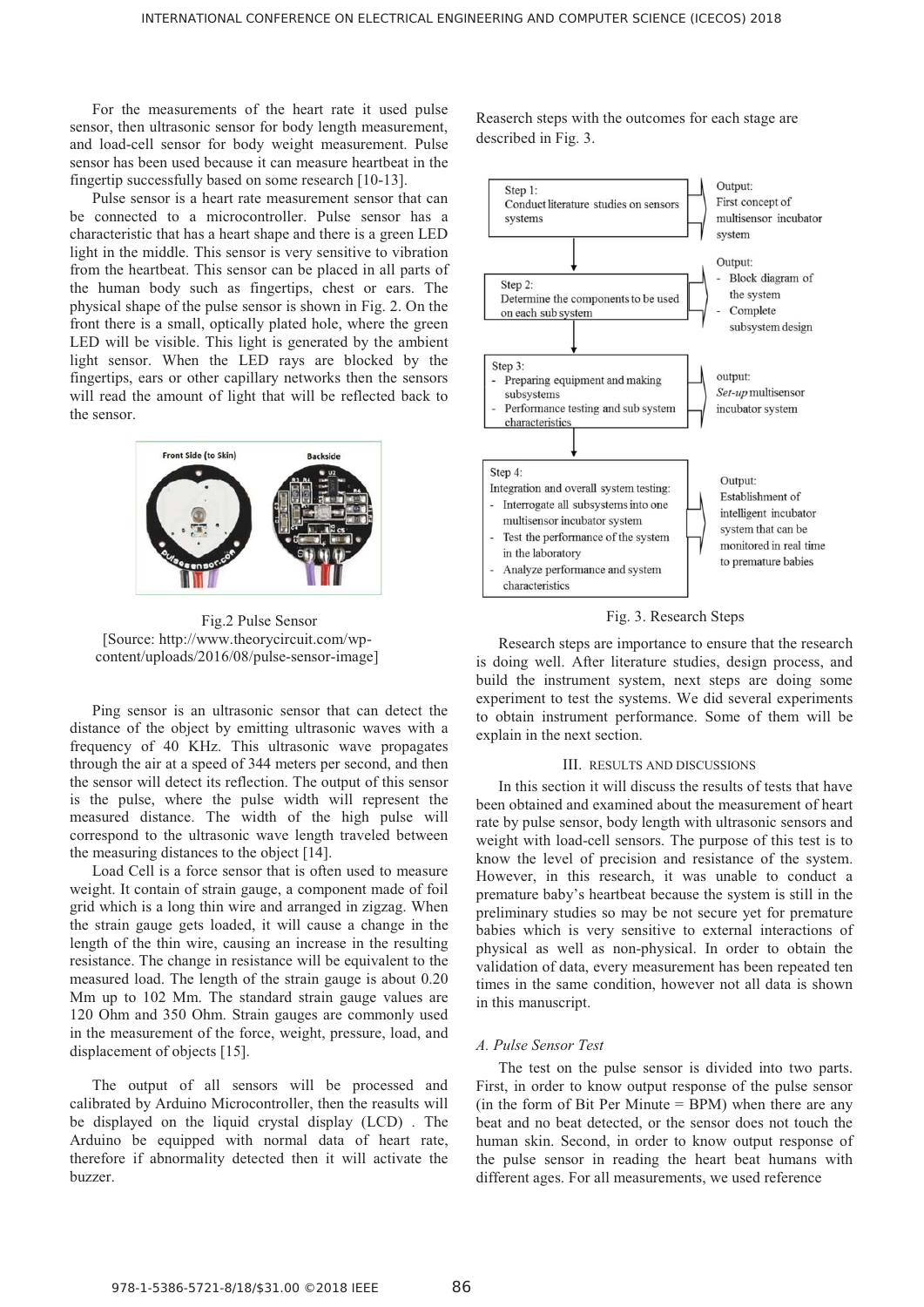$0/$ 

sensors, i.e. Xiaomi Mi Band 2, which has been equipped with heart rate measurment for checking the precission of the pulse sensor. Results of the first experiment have been shown in Fig. 4.



Fig.4 Pulse sensor's responses

Fig. 4 shows the sensor's responses when there is any beat and also no beat can be detected. Under no beat condition means the sensor doesn't touch human skin. The results show that the heart rate detected under no beat condition is faster comparing with under beat. It is reasonable because pulse sensor working by counting transmitted light that be reflected back to the sensor. If sensor touch human skin, light will be disturbing only by heartbeat. However, if it doesn't touch human skin, there is so many reflector of the light everywhere, which causing many light will be reflected back to the sensor.

Then, sensor's output is compared with reference sensor. Table 1 shows the measurement result of the pulse sensor and Xiaomi Mi Band 2 as a reference instrument. Both instruments have been use at the same time under same condition.

| No.            | Mi Band 2 | <b>Pulse Sensor</b> | Error $(\% )$    |
|----------------|-----------|---------------------|------------------|
| $\mathbf{1}$   | 69        | 65                  | 1,44             |
| $\overline{2}$ | 66        | 68                  | 1,51             |
| 3              | 67        | 65                  | 1,49             |
| $\overline{4}$ | 65        | 66                  | 1,53             |
| 5              | 70        | 69                  | 1,42             |
| 6              | 65        | 65                  | $\mathbf{0}$     |
| 7              | 69        | 70                  | 1,44             |
| 8              | 71        | $70\,$              | 1,40             |
| 9              | 65        | 65                  | $\boldsymbol{0}$ |
| 10             | 65        | 67                  | 3,0              |
|                |           | Error               | 1,32%            |

|  | TABLE. 1  COMPARISON OF SENSORS'S RESPONSES |  |  |
|--|---------------------------------------------|--|--|
|--|---------------------------------------------|--|--|

As a result, it can be seen that there is difference results obtained between the pulse sensor and the comparator sensor, that it called by error. For 10 times measurement, it obtained error's mean of 1.32%. Error has been calculated by equation:

 $\%$  100

In this case, reference value is measurement result using Mi Band 2 and sensor value is measurements results of pulse sensor

Second part was performed by measuring the heart rate of patients with different age. Although the system will be used for infants, but experiments on some types of human age are needed to know the performance of this instrument. As a sample, it used 5 different age variations. The first patient is a woman aged 50 years and above. The second patient is a man aged 50 years and above. The third patient is a man under 25 years old. The fourth patient is a 10 year old female and the last patient is a toddler. Testing is still done by comparing pulse sensors with comparator sensors for 10 times measurements for each patient. The test results will be shown in Fig. 5.



Fig. 5. Error level for several types of human

In the measurements performed for the three adult patients, the results obtained percentage error of 1.954% for the first patient, 4.384% for the second patient and 4,006% for the third patient. In the test of patients with the age of the category of children obtained results of 1.055% for patients 4 and 1.181% for patients 5. This indicates that there is no problem in making measurements using pulse sensors. With error percentage value less than 5% when compared with comparator sensors.

The results of heart rate readings also influenced by several factors such as the position of data retrieval or the laying of sensors in patients and the effects of movement when taking of heart rate data. Heartbeat sensor is very sensitive to movement, alike EKG, digital tension meter that has been equipped with heart rate detector and sensors used in this research, such as pulse sensor. So in this case it is advisable to take data in a minimum movement (stable) state. This research will be applied to premature babies in